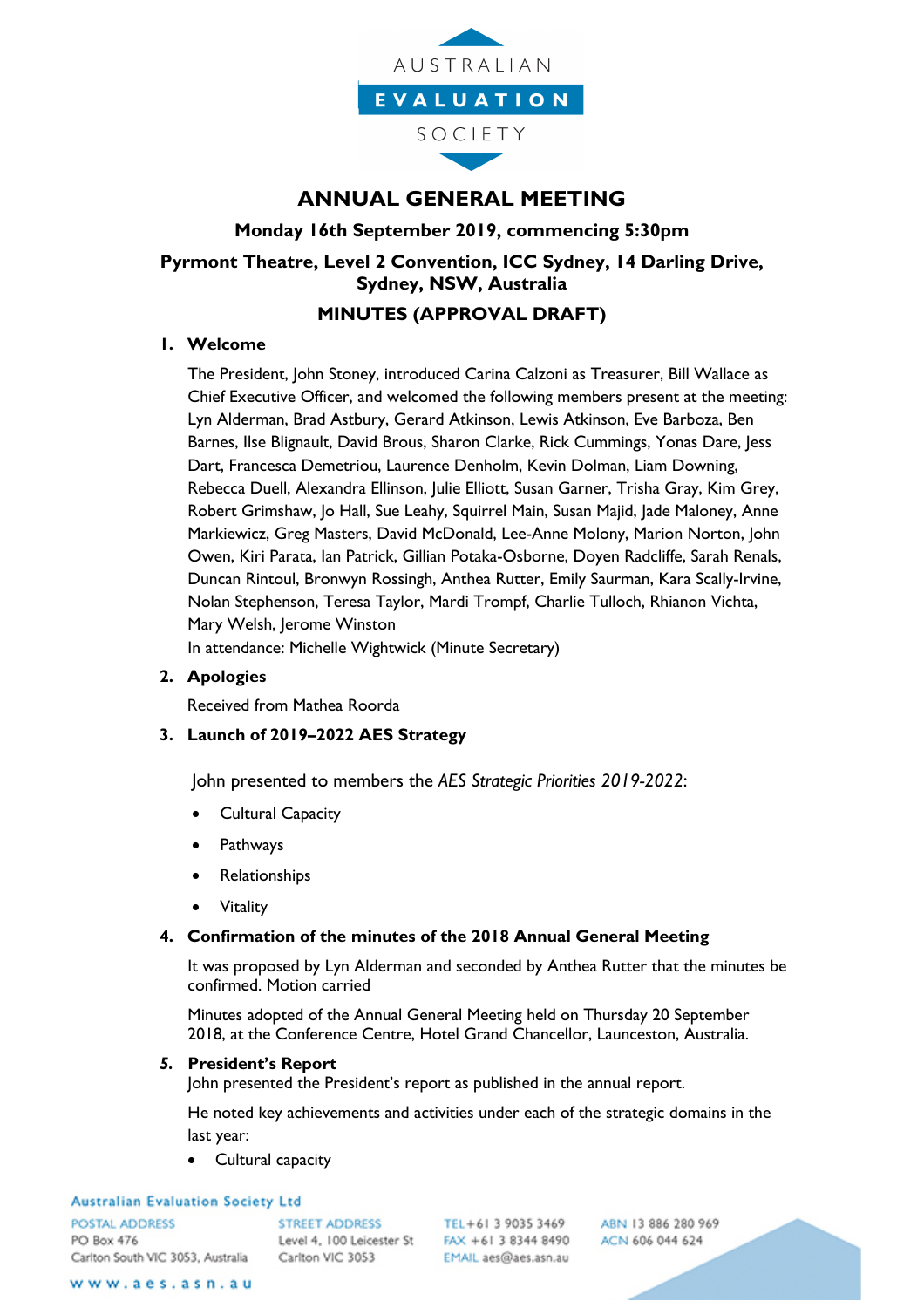

- Professionalisation
- Influence
- **Relevance**
- Organisational sustainability

Acnowledged passing of AES Fellow Jenny Neale

Importance of engaging members – asset of the association

John also thanked Bill Wallace and Michelle Wightwick and the AES Board for all their hard work over the last 12 months.

#### **6. Treasurer's Report**

The Treasurer presented the 2018 – 2019 audited accounts as per the annual report.

The floor was opened for questions on the Annual Report in particular the financial statements. Nil received.

**7. To receive and consider the Annual Report of the Society's Board, including the Financial Statements and the Auditor's report in respect of the 12-month period ended 30 June 2019.**

Motion: That the Annual Report, including the Financial statements and Auditor's Report be accepted, reporting on the period July 2018 to June 2019, be accepted by the membership as an accurate record.

It was proposed by Gerard Atkinson and seconded by Squirrel Main. Motion carried.

#### **8. To elect auditors, BPR Audit Pty Ltd, Authorised Audit Company, who offer themselves for election.**

Motion: That BPR Audit Pty Ltd, Authorised Audit Company, who offer themselves for election, be elected auditors for the period 1 July 2019 to 30 June 2020.

It was proposed to accept BPR Audit Pty Ltd as auditors by Rick Cummings and seconded by Lee-Anne Molony. Motion carried.

### **9. To announce the Ordinary Board Member elected during this year's ballot under section 26 of the Constitution.**

The Returning Officer, Anthea Rutter, reported on the nomination process. At the closing date for the nomination for directors on the AES Board there were two nominations for the vacant Vice-President position, one nomination for the vacant Treasurer position and eight nominations for the two vacant Ordinary Board member positions.

Therefore, in accordance with section 26.2 of the constitution, the following members are elected to the AES Board, commencing at the 2019 AGM:

- Sue Leahy, Vice-President (3 year term)
- Carina Calzoni, Treasurer (3 year term)
- Sharon Clarke, Ordinary Board member (2 year term)
- Kiri Parata, Ordinary Board member (2 year term)

#### Continuing Board members

#### **Australian Evaluation Society Ltd**

POSTAL ADDRESS PO Box 476 Carlton South VIC 3053, Australia Carlton VIC 3053

STREET ADDRESS TEL+61 3 9035 3469 Level 4, 100 Leicester St FAX +61 3 8344 8490

EMAIL aes@aes.asn.au

ABN 13 886 280 969 ACN 606 044 624